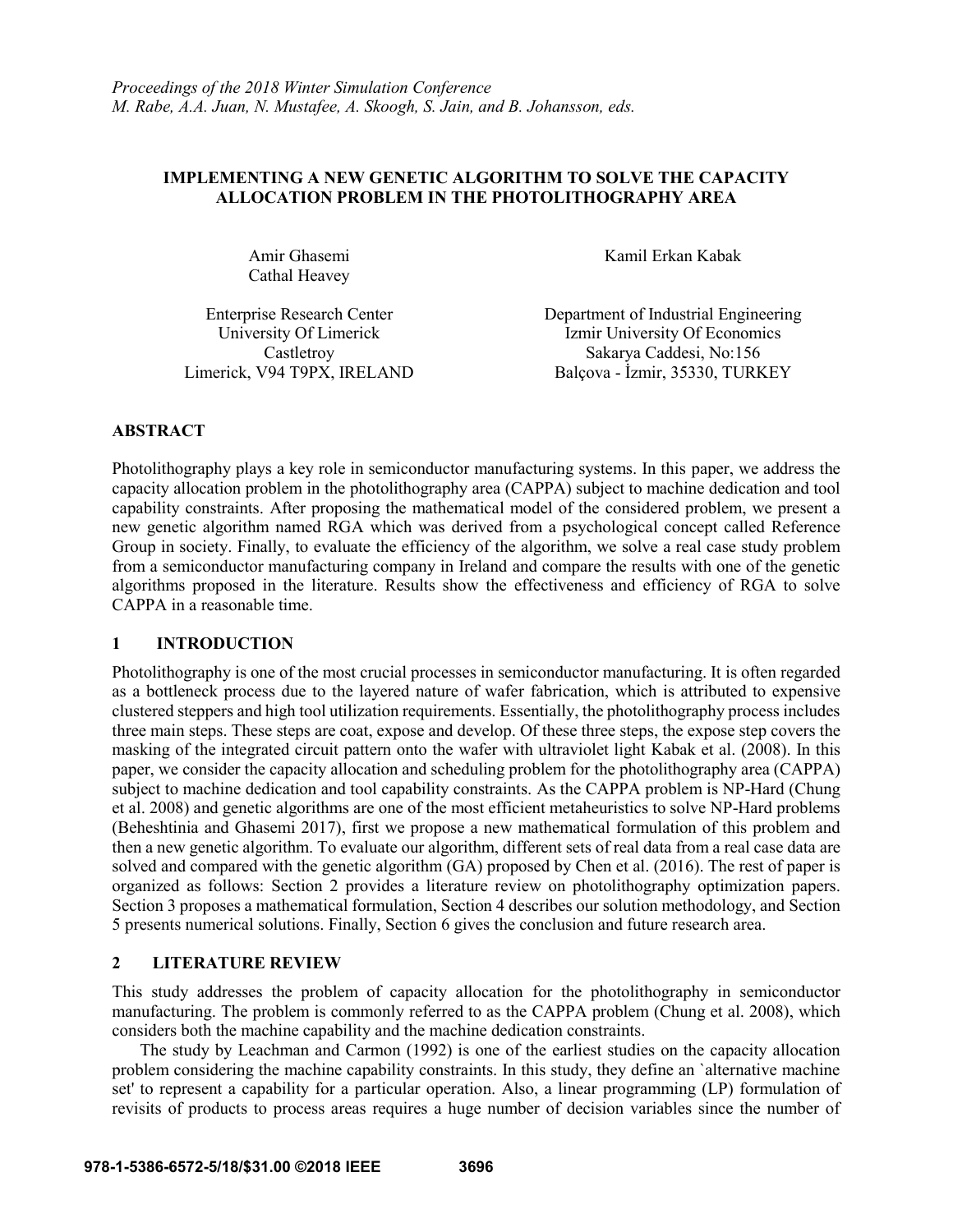variables increases as the number of alternative machine types to the power of the number of re-entrant visits (Leachman and Carmon 1992).

Another version of the CAPPA problem is defined by Toktay and Uzsoy (1998) as a maximum flow network model. In this formulation, tooling and set-up constraints apart from machine capabilities are included. The capacity allocation problem is also considered as a sub-problem by Akçah et al. (2001) for a shift scheduling problem together with the sub-problem of lot sequencing. Different than the other studies, they use two different sets for machine capabilities, one is for the processing capability of all operations, and, the other is for the processing capability of a partial set of operations. Hung and Cheng (2002) introduce a capacity partition generation procedure (CPGP) by relaxing the uniformity assumption applied by them.

Some earlier studies consider just the machine dedication constraints for the capacity allocation problem. To illustrate, Akcali and Uzsoy (2000) point out that both the average and variation of the photolithography cycle time can be reduced significantly with a flexible assignment policy. Pham et al. (2008) apply a machine dedication constraint using integer programming for the photolithography scheduling.

The CAPPA problem is tackled with both machine capability and dedication constraints since the studies by Chung et al. (2008) and Chung et al. (2006). The CAPPA problem is solved by leveling the capacity utilization rates of the machines using an integer programming model (Chung et al. 2006). The time complexity of the problem is reported in this study and the need for heuristics is emphasized for largescale instances. To overcome the computational issue, Chen and Chen (2010) introduce six modified heuristics of Sule's Algorithm (MSAs) and a linear-programming based heuristic algorithm (LPBHA) for the CAPPA problem. Chen and Chen (2010) also compare five heuristics according to the required number of machines of each type with capability constraints. These heuristics are two heuristics for capacity and capability planning of lower bound (CCP-L) and of upper bound (CCP-U), two heuristics for modified versions of the former (MCCP-L) and latter (MCCP-U) heuristics, and modified capacity and capability planning of cost ratio (MCCP-CR). The algorithm using the best ratio of production efficiency and equipment cost to select the machine type with capability constraint results in the least required number of machines, the highest machine utilization, and the lowest equipment investment. Chen et al. (2010) analyze the capacity allocation under the infinite capacity planning system (ICPS) framework. They point out that only a few studies are performed at the back-end part of semiconductor manufacturing when compared to the studies at the front-end in the literature. Also, they highlight the consideration of dual resources of equipment and the jig together with capacity and capabilities simultaneously.

Another important factor in scheduling photolithography operations is the availability of reticles which is considered by Diaz et al. (2005). To show the impacts of the reticle requirements in the production environment they consider a discrete-event simulation model of the photolithography station and coupled with a network flow optimization model that optimizes the location of all reticles at 6-hour intervals. Recently, Chen et al. (2016) apply a genetic algorithm for solving the CAPPA problem considering reticle constraints apart from machine dedication and capability constraints. Kriett and Grunow (2017) evaluate linear capacity constraints for unrelated parallel machines by using a procedure that generates an irredundant set of low-dimensional constraints. That is, the constraints involve one decision variable for each product type.

#### **3 AN IMPROVED MIXED INTEGER PROGRAMMING MODEL**

In this section, the mathematical model of the problem is introduced based on the model proposed by (Chung et al. 2008). Before introducing the model formulation, the common notation used throughout this paper is provided below.

Indices:

 $i$  Index of order number, where  $i = 1, 2, ..., I$ 

*l* Index of layer number, where  $l = 1, 2, ..., L_i$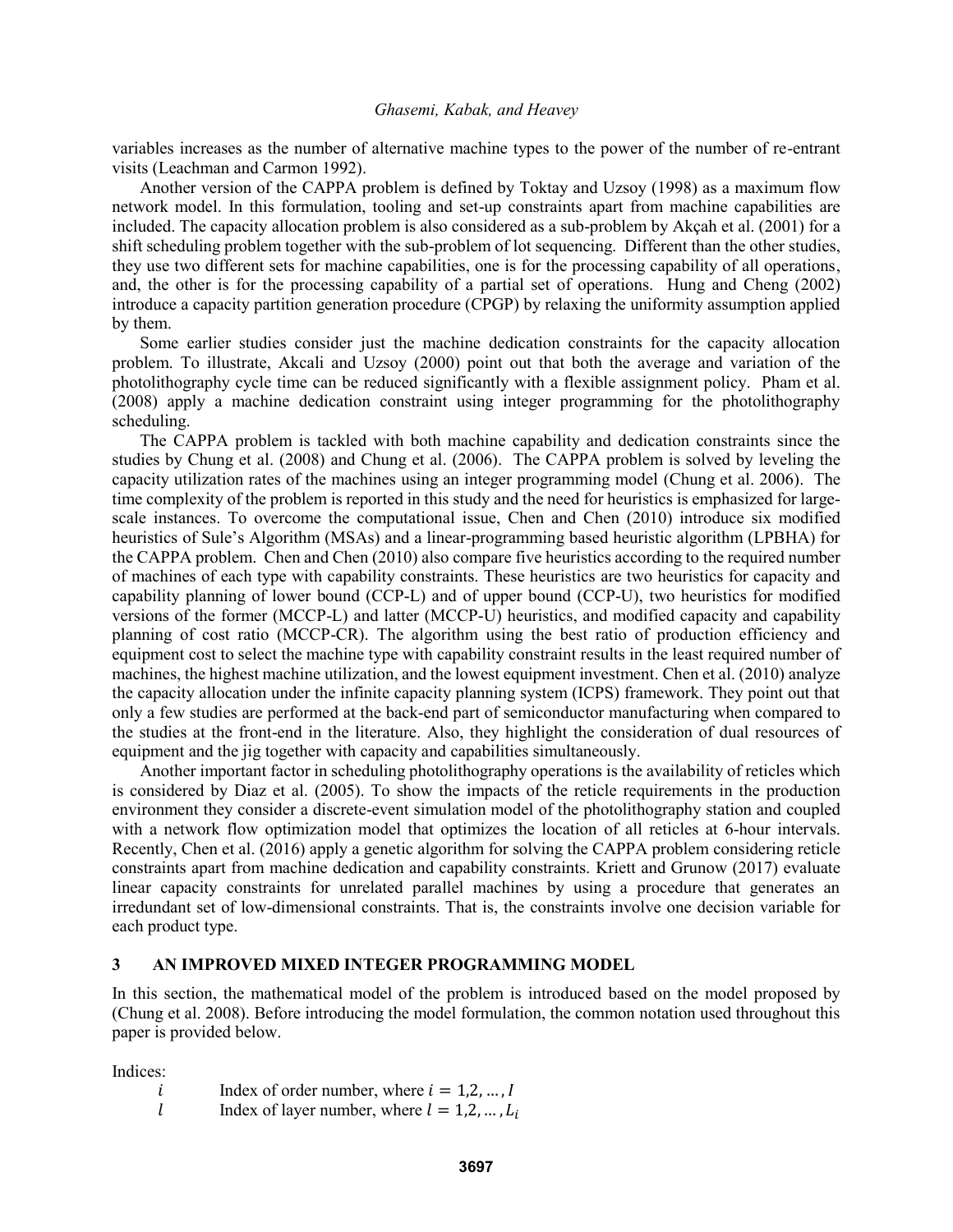- $k$  Index of machine number, where  $k = 1, 2, ..., K$
- h Index of processing capability number, where  $h = 1, 2, ..., H$
- t Index of the planning period, where  $t = 1, 2, ..., T$

Parameters:

| $C_{hk}$   | If machine k has processing capability h, then $C_{hk} = 1$ otherwise $C_{hk} = 0$ .                |  |  |  |  |  |  |  |
|------------|-----------------------------------------------------------------------------------------------------|--|--|--|--|--|--|--|
| $AC_{kt}$  | Available capacity of the machine $k$ in planning period $t$ .                                      |  |  |  |  |  |  |  |
| $CL_{il}$  | If layer l of order i is a critical layer then $CL_{il} = 1$ otherwise $CL_{il} = 0$ .              |  |  |  |  |  |  |  |
| $CR_{ih}$  | If the critical layer operations of order <i>i</i> requires process capability h then $CR_{ih} = 1$ |  |  |  |  |  |  |  |
|            | otherwise $CR_{ih} = 0$ .                                                                           |  |  |  |  |  |  |  |
| $CR_{ilh}$ | If layer $l$ of order $i$ has a load on processing capability $h$<br>then                           |  |  |  |  |  |  |  |
|            | $CR_{ilh} = 1$ other wise $CR_{ilh} = 0$ .                                                          |  |  |  |  |  |  |  |
| $DML_{it}$ | Loading of critical layer operations of order $i$ in period $t$ .                                   |  |  |  |  |  |  |  |
| $L_i$      | A number of photolithography operations for order $i$ .                                             |  |  |  |  |  |  |  |
| $LT_{ilt}$ | If layer l of order i has a load in planning period t then, $LT_{it} = 1$ otherwise $LT_{it} = 0$ . |  |  |  |  |  |  |  |
|            |                                                                                                     |  |  |  |  |  |  |  |
| $p_{il}$   | Processing time for layer $l$ of order $i$ .                                                        |  |  |  |  |  |  |  |

Decision variables:

| $dm_{ik}$ | If the first critical layer of order <i>i</i> is assigned to machine k then, $dm_{ik} = 1$ otherwise |
|-----------|------------------------------------------------------------------------------------------------------|
|           | $dm_{ik}=0.$                                                                                         |
| $x_{ilk}$ | If layer l of order i is assigned to machine k, then $x_{ijk} = 1$ otherwise $x_{ijk} = 0$ .         |
|           |                                                                                                      |

 $ML_t$  The maximum loading level among machines in the planning period t.

Objective function:

Minimize 
$$
\sum_t M L_t
$$
 (1)

Subject to:

$$
\sum_{t} \sum_{k} \sum_{h} \sum_{l} x_{ilk} C_{hk} C R_{ilh} L T_{ilt} = \sum_{t} \sum_{h} \sum_{l} C R_{ilh} L T_{ilt} , for all i
$$
\n(2)

$$
\sum_{k} x_{ilk} = 1, \text{for all } i, l \tag{3}
$$

$$
\sum_{t} \sum_{h} \sum_{l} (x_{ilk}Cl_{il}CR_{ilh}LT_{ilt}) = dm_{ik} * \sum_{t} \sum_{h} \sum_{l} (Cl_{il}CR_{ilh}LT_{ilt}) , for all i, k
$$
\n(4)

$$
\sum_{i} \sum_{l} \sum_{h} (x_{ilk} p_{il} C_{hk} C R_{ilh} L T_{ilt}) \leq M L_t
$$
, for all t\n
$$
(5)
$$

$$
x_{ilk}, dm_{ik} \in \{0, 1\} \text{ for all } i, l, k \tag{6}
$$

$$
ML_t \ge 0 \tag{7}
$$

The objective function (1) is to minimize the sum of  $ML_t$ , the maximum loading level among machines in plannithe ng period  $t$ . Lower amounts of  $ML_t$  would guarantee better work flow between machines during weeks so by minimizing the sum of  $ML_t$ , the results tend to balance the load among machines.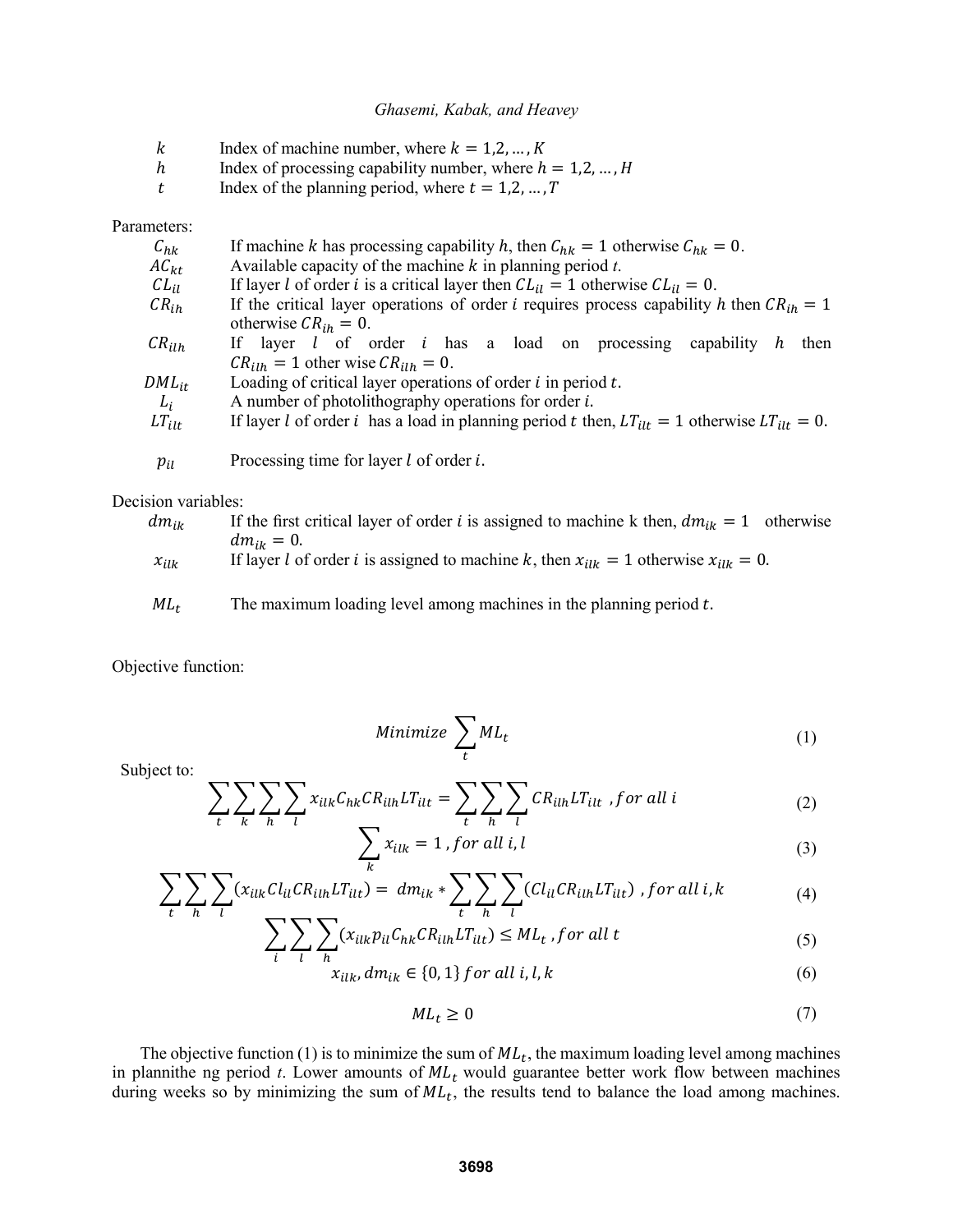Constraint (2) ensures that each layer of an order, including new released orders and WIP orders, must be assigned to a machine *k* if it has a capacity request in this planning horizon. In the machine assignment, the process window constraint must be considered. Constraint (3) is to make sure that each layer of an order can only be assigned to a single machine. Constraint (4) indicates the machine dedication control. Note that the orders in a planning horizon can either be orders planned to be released or WIP orders that were released to the shop floor in the previous planning horizon. Therefore,  $dm_{ik}$  is a decision variable if the order is a planned-to-release order or a WIP order for which its first critical layer has not been assigned to a particular machine in the previous planning horizon; otherwise,  $dm_{ik}$  is a known parameter. Constraint (5) ensures that capacity loading of each machine in a period must be smaller than or equal to the maximum loading among machines in that planning period,  $Ml_t$ . Constraint (6) mentions the type of decision variables and constraint (7) that ensures the positivity of  $M_l$  values.

#### **4 PROBLEM-SOLVING**

The genetic algorithm (GA) is one of the most frequently used algorithms in the capacity allocation and scheduling problems (Beheshtinia et al. 2018). In GA, the initial population is obtained from randomly generated chromosomes. Then, the initial population is improved through GA operators such as crossover, mutation, and selection. Research in GA presents various versions of algorithms. Qu et al. (2013) combine an improved genetic algorithm (GA) with a co-evolution mechanism to solve the global path-planning problem for multiple mobile robots. Li et al. (2015) use a combination of GA and simulated annealing (SA) to forecast vessel traffic flow by robust v-support vector regression model. In this paper, a new GA derived from sociological theory is presented. The sociological theory used in the algorithm is the theory of social role models.



Figure 1: Mechanism of RGA.

The concept of reference groups in society is presented by Merton (1957). He believed that people like heroes or entertainment artists, whom he calls role models, influence other members of every society. This concept is employed in the proposed GA, namely Reference Group Genetic Algorithm (RGA).

In RGA, a list of good chromosomes having the best fitness functions and a list of bad chromosomes with the worst fitness functions are saved in two separate sets. RGA uses these lists in the algorithm operators like a mutation to achieve an optimal solution. Figure 1 (last page) illustrates the mechanism of RGA. This algorithm is introduced by Beheshtinia et al. (2018). They call their algorithm as RGGA and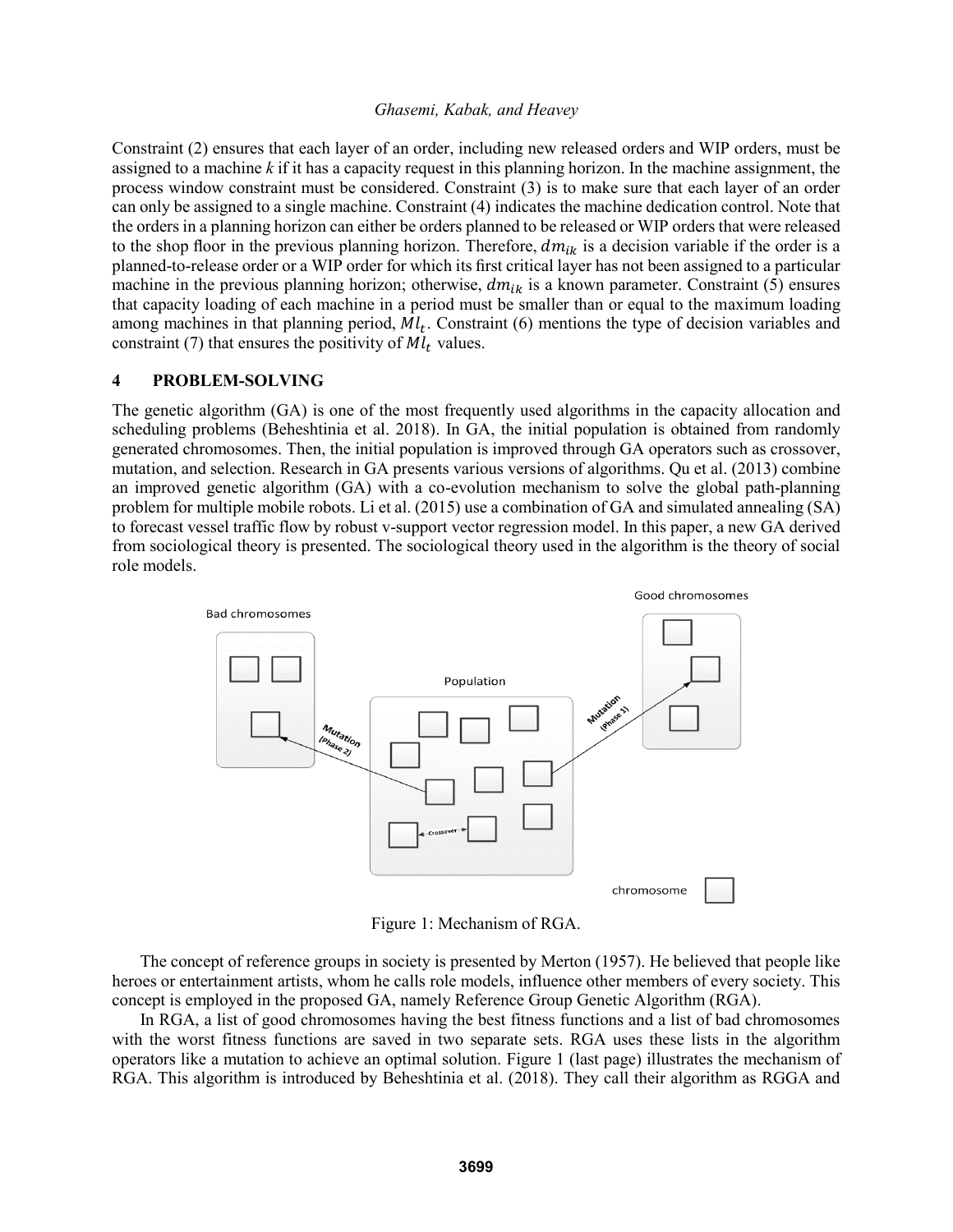apply it to a supply chain delivery planning problem. Here, this algorithm is adapted and applied to the CAPPA problem, where new chromosome types and update algorithm parameters are used.

### **4.1 Chromosomes Structure**

A random-key genetic algorithm is an evolutionary metaheuristic for discrete and global optimization. Each solution is encoded as an array of *n* random keys where a random key is a real number, randomly generated, in the continuous interval. A decoder maps each array of random keys to a solution of the optimization problem being solved and computes its cost. The algorithm starts with a population of *p* arrays of random keys (Ruiz et al. (2015)). The RGA chromosomes have a bi-level random key structure. The first level defines the orders and related layers (*i*, *j*), and the second level addresses allocation and sequencing of order layers to machines.

**Example 1**- Assume that there are 3 orders with their specified number of layers planned to be produced in each week. In this period, Figure 2 determines the chromosome structure of an arbitrary production plan answer for a week. The string is composed of 6 numbers (each number is related to an order and its layer). The numbers of the string are randomly generated from the continuous distribution  $U[1, Nm+1]$ ; in which *Nm* is the number of machines. The integer part of each number indicates the selected machine to process the related order. The sequence of assigned orders to a machine is obtained by sorting them by the decimal part of each number. It is worth mentioning here that machine dedication and process window constraints are considered when the random numbers are generated. Therefore, Figure 2 shows the assignment of order 2 with layer 3, order 1 with layer 1, order 3 with layer 1 and order 3 with layer 3 to the first machine, respectively. Order 2 with layer 2 and order 3 with layer 2 are assigned to the second machine. The sequence of assigned orders to a machine is obtained by sorting them by the decimal part of each number. For example, in figure 2  $1<sup>st</sup>$  layer of order 1 assigned to the first machine the same as a  $3<sup>rd</sup>$  layer of order 2 and because the decimal part of the  $3<sup>rd</sup>$  layer of order 2 is smaller than the  $1<sup>st</sup>$  layer of order 1 it should be produced first.

|            |            |                | –∼          | <u>.</u>       |                 | ັ້            |
|------------|------------|----------------|-------------|----------------|-----------------|---------------|
| Assignment | ~~<br>1.4J | −<br>$\sim$ .1 | <b>1.10</b> | $\Lambda$<br>. | $\cap$<br>رے کے | $\cdot \cdot$ |

## **4.2 Calculation of a Chromosome**

In the remaining elements of the algorithm, it is required to calculate the objective function of newly obtained chromosomes. In each chromosome, different layers of orders assigned to the machines and their processing priority are determined. The objective function of each chromosome is calculated as follows:

- Step 1- Schedule the layers of orders based on their assignment to the machines and processing priority by considering machine dedication and process window constraints.
- Step 2- Calculate the loading time for each machine in the specified week.
- Step 3- Calculate the cumulative loading time for all weeks and machines.

## **4.3 Crossover and Mutation**

Two sub procedures named imitation procedure and distinguish procedure are used in crossover and mutation operators.

**Imitation procedure:** There are two chromosomes in the imitation procedure; one of them as the influencer, and the other one as the influenced. Influenced chromosome inherits a number of the influencer chromosome features. In this procedure, a gene from the influenced chromosome is selected randomly. It is checked whether the corresponding gene on the influencer chromosome is equal to it or not. If the value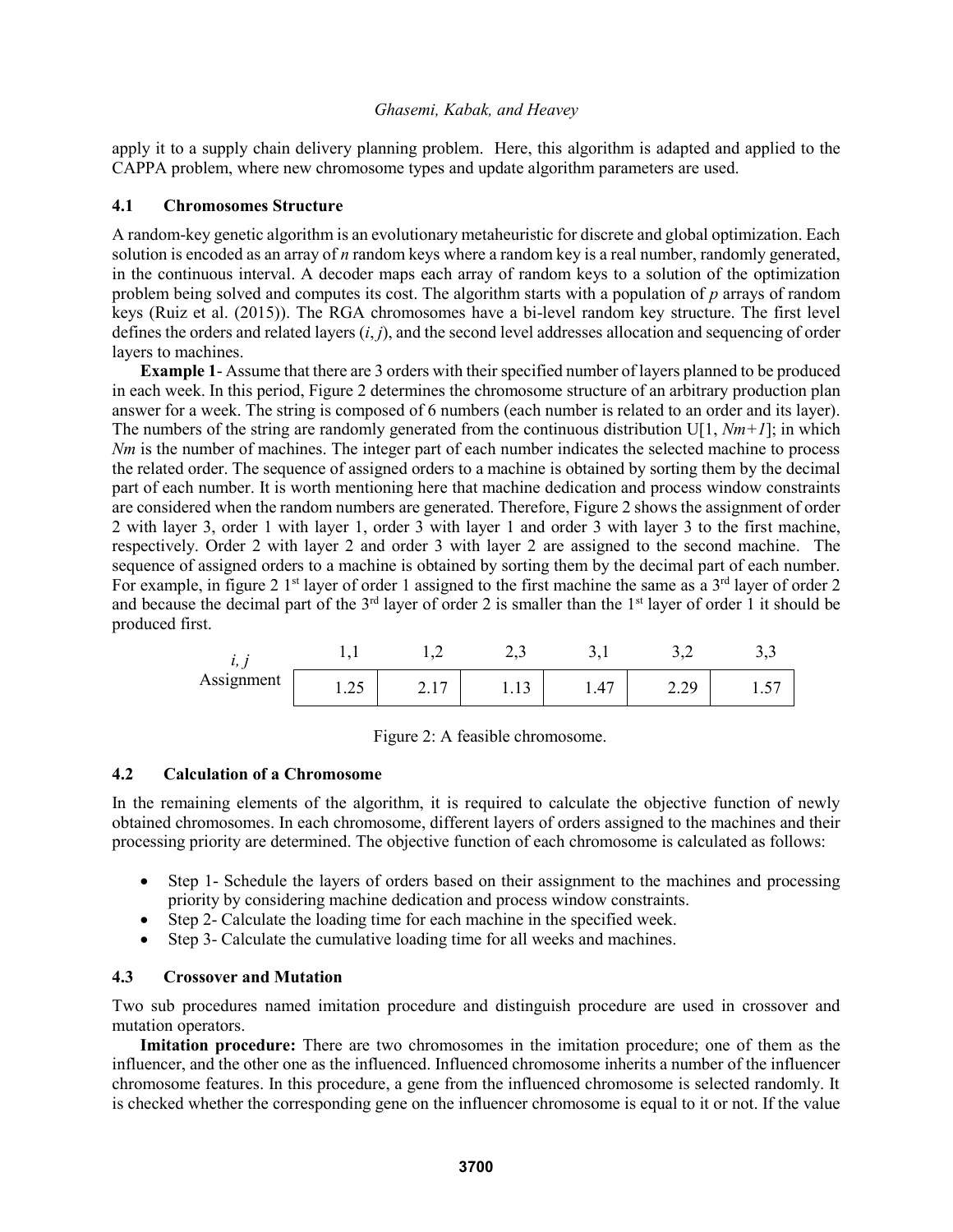is not equal, then the value of the gene in the influenced chromosome turns into the influencer one. If the value of the gene in the influenced chromosome is similar to the influencer one, no change is needed. The overall structure of this procedure is shown in Figure 3.



Figure 3: Imitation procedure.

**Distinguish procedure:** There are two chromosomes in the distinguish procedure, one of them as the influencer, and the other one as the influenced. In this procedure, the influenced chromosome wants to be different from the influencer in some features. In this procedure, a gene from the influenced chromosome is selected randomly. It is checked whether the integer part of the gene on the influencer chromosome is equal to it or not. If the value is equal, then the value of the gene in the influencer chromosome is replaced by a new random number. If the value of the gene in the influenced chromosome is not similar to the influencer one, no change is needed.

The crossover and mutation operators of the algorithm are as follows:

- **Mutation:** Some people in the community are known as good models, and some are known as bad models. People like to imitate good models and avoid the bad models. To perform a mutation operator in RGA, a chromosome from the population is considered as the influenced. Then, the mutation operator is employed in two steps. In the first step, a chromosome is selected from the good chromosomes set and an imitation procedure occurs between them. In the second step, a chromosome is selected from the bad chromosomes set and a distinguish procedure occurs between them. The mutation is done for all population members one by one.
- **Crossover:** People affect each other in society. In the crossover operator, two chromosomes are chosen randomly from the population. One of them is considered as the influenced and another as the influencer and an imitation procedure occurs between them.

It is worth mentioning here that as the first population generated completely feasible, during implementing mutation and crossover operators' solutions will remain in the feasible area. In other words, in RGA operators change the order assignments from one machine to another one and because all assignments generated for orders in the first generation are feasible just two feasible assignments will be changed.

#### **4.4 The Algorithm Steps**

The steps of the algorithm are as follows:

**Step 1**- Create an initial population: create *popsize* random chromosomes as following steps (*popsize* is one of the parameters of the algorithm that determines the size of the population.)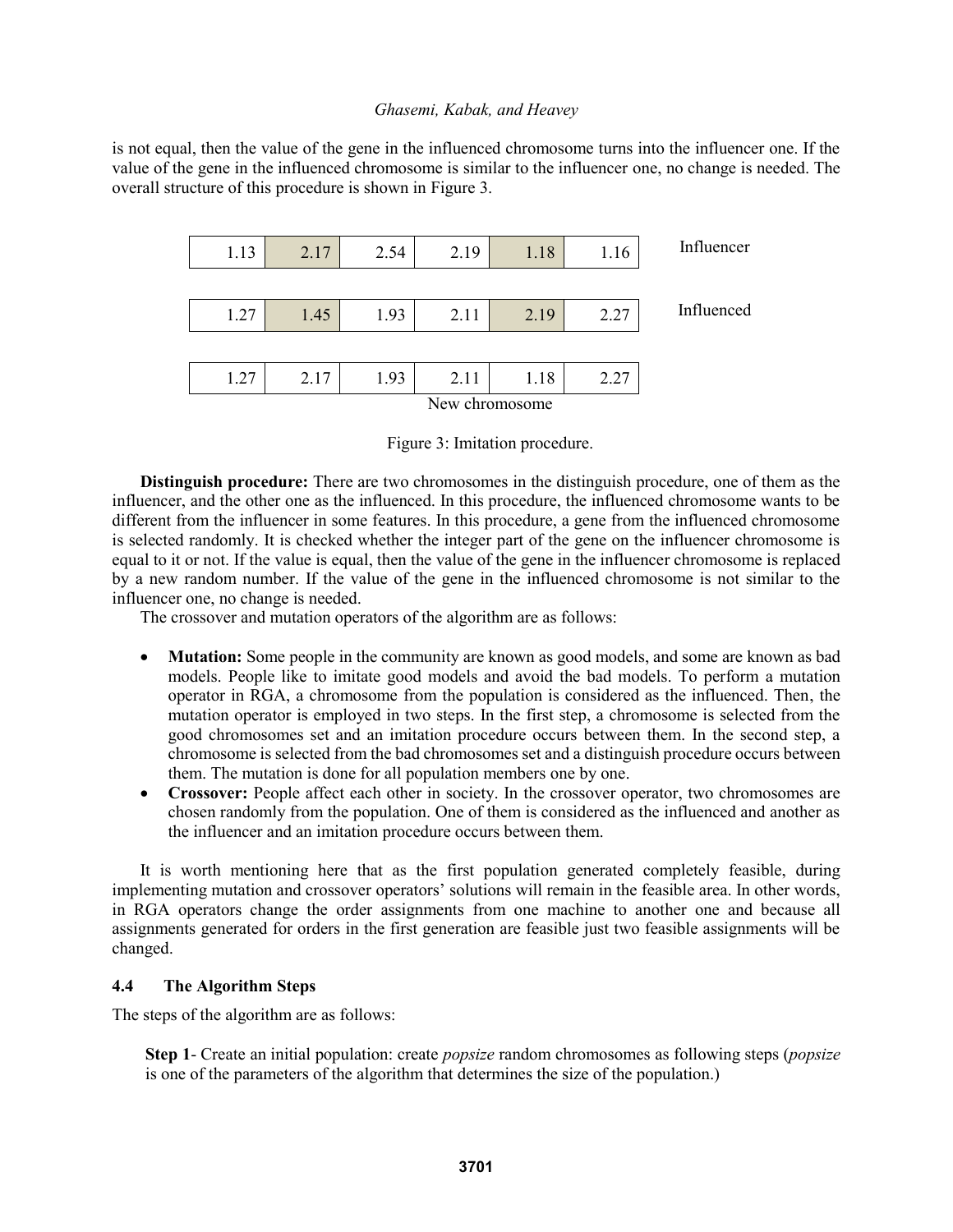- o **Step 1-1** create chromosome: create a string each of which having *No* array (gene). The value of each array in the string should be a random number from the uniform distribution U[1, *Nm+1*].
- o **Step 1-2** Calculate the objective function value of each chromosome

**Step 2-** Create the set of good and bad chromosomes: assign the number of *Num\_Good* chromosomes with the best objective function to the good chromosomes set and the number of *Num Bad* chromosomes with the worst objective function to the bad chromosomes set.

**Step 3-** Perform crossover: the number of crossover operations in each iteration is constant and determined by a coefficient of *popsize* named *cross\_rate* that is one of the parameters of the genetic algorithm. Perform crossover as follows:

- o **Step 3-1-** Choose the chromosomes: selecting two chromosomes randomly and name them P1 and P2.
- o **Step 3-2-** Perform the imitation procedure between P1 and P2: choose a random gene of P1 and copy its value to the related gene on chromosome P2. Likewise, select a random gene of P2 and copy its value to P1.
- o **Step 3-3-** Calculate the objective function and replace the chromosomes: calculate the objective function new value of chromosomes P1 and P2, and replace the previous chromosomes with the new ones.

**Step 4-** Mutation: the number of mutations in each iteration is constant and determined by the coefficient of *popsize* named *mut\_rate* that is one of the parameters of the algorithm. The mutation mechanism is as follows:

- o **Step 4-1-** Select a chromosome for the mutation, a good and a bad chromosome: select a random chromosome from the population, a random chromosome from the good chromosomes set and a random chromosome from the bad chromosomes set and name them as C, GC, and BC, respectively.
- o **Step 4-2-** Imitate from the good chromosome: select a random gene from GC and copy its value to its corresponding gene in C.
- o **Step 4-3-** Avoid the bad chromosome: choose a random gene from C and consider its value as VC, and its corresponding value in BC as VBC. If the integer parts of both numbers are identical, change the integer part of VC. (Do this for the decimal part of the number, too).
- o **Step 4-4-** Calculate the objective function and replace chromosome: calculate the objective function for the new chromosome C and replace the previous chromosome C with the new one.

**Step 5-** Check the termination criterion: If the best chromosomes objective function value does not improve in several consecutive generations, terminate the algorithm. The number of these consecutive repetitions is showed by *ter num*, and it is a parameter of the algorithm. If the termination criteria is not achieved, go to step 6.

**Step 6-** Updating the set of good and bad chromosomes: In the current population, if there are chromosomes that their objective function is better (or worse) than good chromosomes (bad chromosomes) set, place it in the good (bad) chromosomes set and delete the worst (best) chromosome from the list.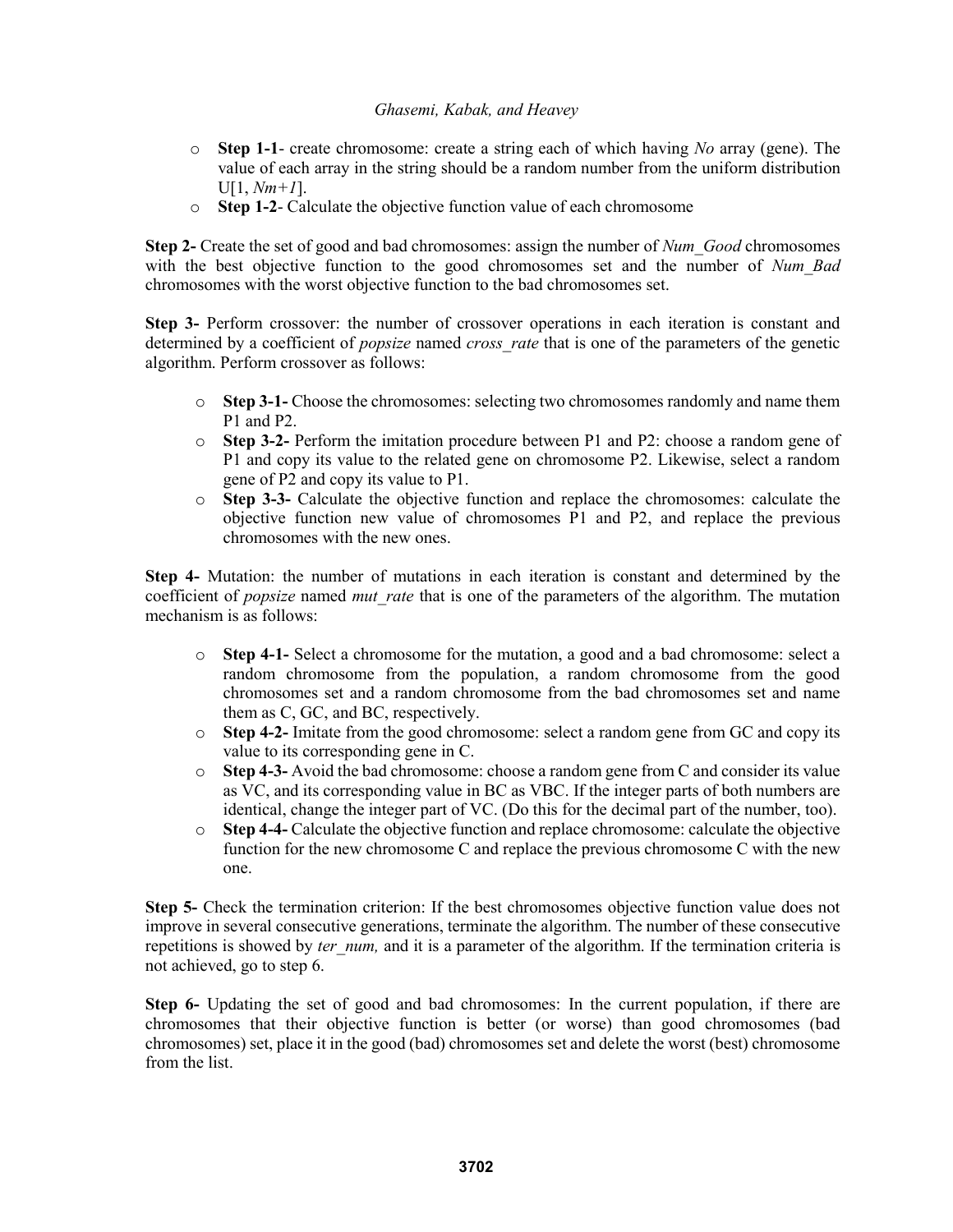We empirically found that the values of  $0.8$  for cross rate,  $0.2$  for mut rate, 50 for population size, 10 for *Num\_Good* and *Num\_Bad* and 20 for *ter\_num* give good results in a reasonable time.

# **5 NUMERICAL EXPERIMENTS**

To evaluate the performance of RGA, we compared it with the GA proposed by Chen et al. (2016) using a set of real case gathered from a semiconductor manufacturing fab in Ireland. To illustrate the input an example of a data set is shown in Tables 1 and 2. It includes 2 orders and different layers features besides the capability of different 9 machines in addition to Processing time (h), load occurrence time (week), required process capability, whether a critical layer operation is included or not (1: critical layer operation; 0: non-critical layer operation), respectively. In Table 2, 1 means that the machine has this certain process capability; 0 means that the machine does not have this certain process capability. The full real data sets can be found at data sets for CAPPA in Winter Simulation Conference 2018, last accessed August 18, 2018.

| Process time<br>42<br>36<br>38<br>43<br>44<br>44<br>week<br>capability<br>10<br>3<br>9<br>9<br>critical<br>$\Omega$<br>0<br>0<br>$\theta$<br>Process time<br>38<br>40<br>41<br>40<br>42<br>45<br>week<br>$\overline{2}$<br>capability<br>3<br>8<br>10<br>critical |  | Order | Layer |  |  |  |
|-------------------------------------------------------------------------------------------------------------------------------------------------------------------------------------------------------------------------------------------------------------------|--|-------|-------|--|--|--|
|                                                                                                                                                                                                                                                                   |  |       |       |  |  |  |
|                                                                                                                                                                                                                                                                   |  |       |       |  |  |  |
|                                                                                                                                                                                                                                                                   |  |       |       |  |  |  |
|                                                                                                                                                                                                                                                                   |  |       |       |  |  |  |
|                                                                                                                                                                                                                                                                   |  |       |       |  |  |  |
|                                                                                                                                                                                                                                                                   |  |       |       |  |  |  |
|                                                                                                                                                                                                                                                                   |  |       |       |  |  |  |
|                                                                                                                                                                                                                                                                   |  |       |       |  |  |  |

Table 1: Example of real data input sets.

Table 2: Example of machine features in the input data sets.

|                | cap1         | cap2             | cap3     | cap4 | cap5 |
|----------------|--------------|------------------|----------|------|------|
| m <sub>l</sub> |              |                  | $\theta$ |      |      |
| m2             |              |                  |          | 0    |      |
| m <sub>3</sub> | $\mathbf{0}$ |                  | 0        | 0    |      |
| m4             | 0            |                  |          | 0    |      |
| m <sub>5</sub> |              |                  |          |      |      |
| m6             |              |                  |          | 0    |      |
| $m$ 7          |              | $\left( \right)$ |          | 0    |      |
| m8             |              | 0                |          |      |      |
| m9             |              |                  |          |      |      |

## **5.1 Computational Results**

The generated test data sets are solved by RGA and the GA proposed by Chen et al. (2016). All algorithms are coded in MATLAB and run on a PC with an Intel Core i7, 1.80 GHz CPU with 8 GB of Ram. Based on our real case, there are 85 orders with a different number of layers in 3 weeks for each order and the number of machines is 9 with the different production. Table 3 shows the results of the algorithms in solving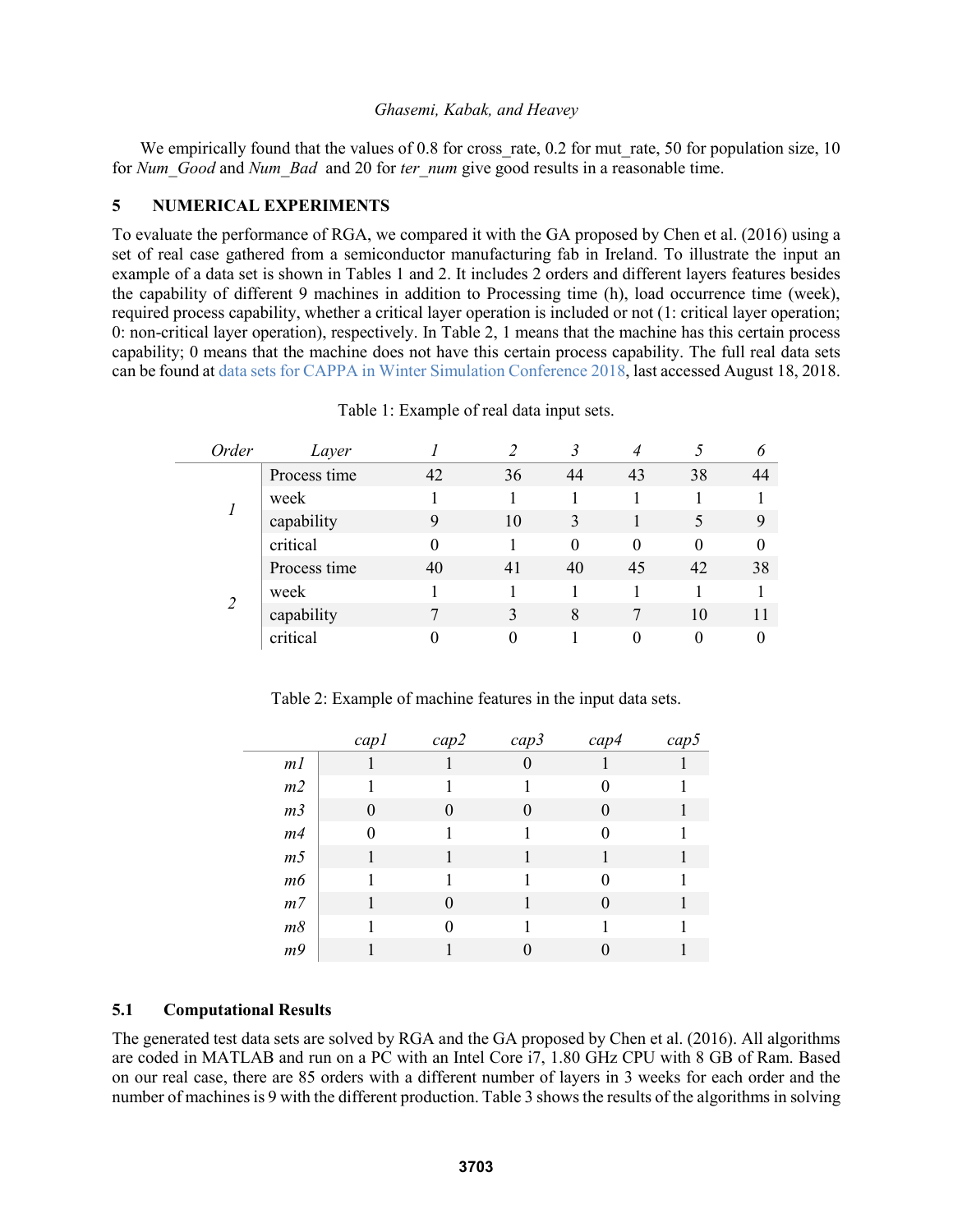the problem. Results are based on different loading levels for each machine during 3 weeks with the objective function of maximum loading for each week based on different allocations of algorithms and finally, the cumulative amount of maximum loadings is considered.

|       |                | Machine loading |      | Maximum loading |       | CPU time   |        |
|-------|----------------|-----------------|------|-----------------|-------|------------|--------|
|       |                | RGA             | GA   | <b>RGA</b>      | GA    | <b>RGA</b> | GA     |
|       | m1             | 3842            | 3703 |                 |       |            |        |
|       | m2             | 4184            | 4104 |                 |       |            |        |
|       | m <sub>3</sub> | 3101            | 2700 |                 |       |            |        |
|       | m4             | 2764            | 3344 |                 |       |            |        |
| weekl | m <sub>5</sub> | 5200            | 5824 | 5200            | 5824  |            |        |
|       | m <sub>6</sub> | 4705            | 4693 |                 |       |            |        |
|       | m7             | 3157            | 2946 |                 |       |            |        |
|       | m8             | 4075            | 4849 |                 |       |            |        |
|       | m <sub>9</sub> | 4117            | 2982 |                 |       |            |        |
|       | m1             | 4480            | 4262 |                 |       |            |        |
|       | m2             | 4375            | 4120 |                 |       | 1373.2     |        |
|       | m <sub>3</sub> | 4320            | 2141 | 4480            |       |            |        |
|       | m4             | 2870            | 3415 |                 |       |            |        |
| week2 | m <sub>5</sub> | 4440            | 5639 |                 | 5639  |            | 1758.5 |
|       | m <sub>6</sub> | 4407            | 4509 |                 |       |            |        |
|       | m7             | 3541            | 4355 |                 |       |            |        |
|       | m8             | 3293            | 4182 |                 |       |            |        |
|       | m9             | 4412            | 3515 |                 |       |            |        |
|       | m1             | 4010            | 3053 | 4189            |       |            |        |
|       | m2             | 4187            | 4359 |                 |       |            |        |
|       | m <sub>3</sub> | 4153            | 4274 |                 |       |            |        |
|       | m4             | 3454            | 3204 |                 |       |            |        |
| week3 | m <sub>5</sub> | 4189            | 4027 |                 | 5142  |            |        |
|       | m <sub>6</sub> | 4142            | 5095 |                 |       |            |        |
|       | m <sub>7</sub> | 3748            | 2423 |                 |       |            |        |
|       | m8             | 3281            | 3734 |                 |       |            |        |
|       | m <sub>9</sub> | 4147            | 5142 |                 |       |            |        |
|       | Total          |                 |      | 13869           | 16605 |            |        |

Table 3: Results of algorithms applied to CAPPA real case.

# **5.2 Results Discussion**

One of the most challenging problems in the photolithography process is to have a constant flow between machines which means planning not to have some machines idle and some others working during the whole planning period. Preventing such issues can increase the efficiency of the production line (Chen et al. 2016). In Table 3, there is a considerable difference between the loading levels of RGA and GA with lower loading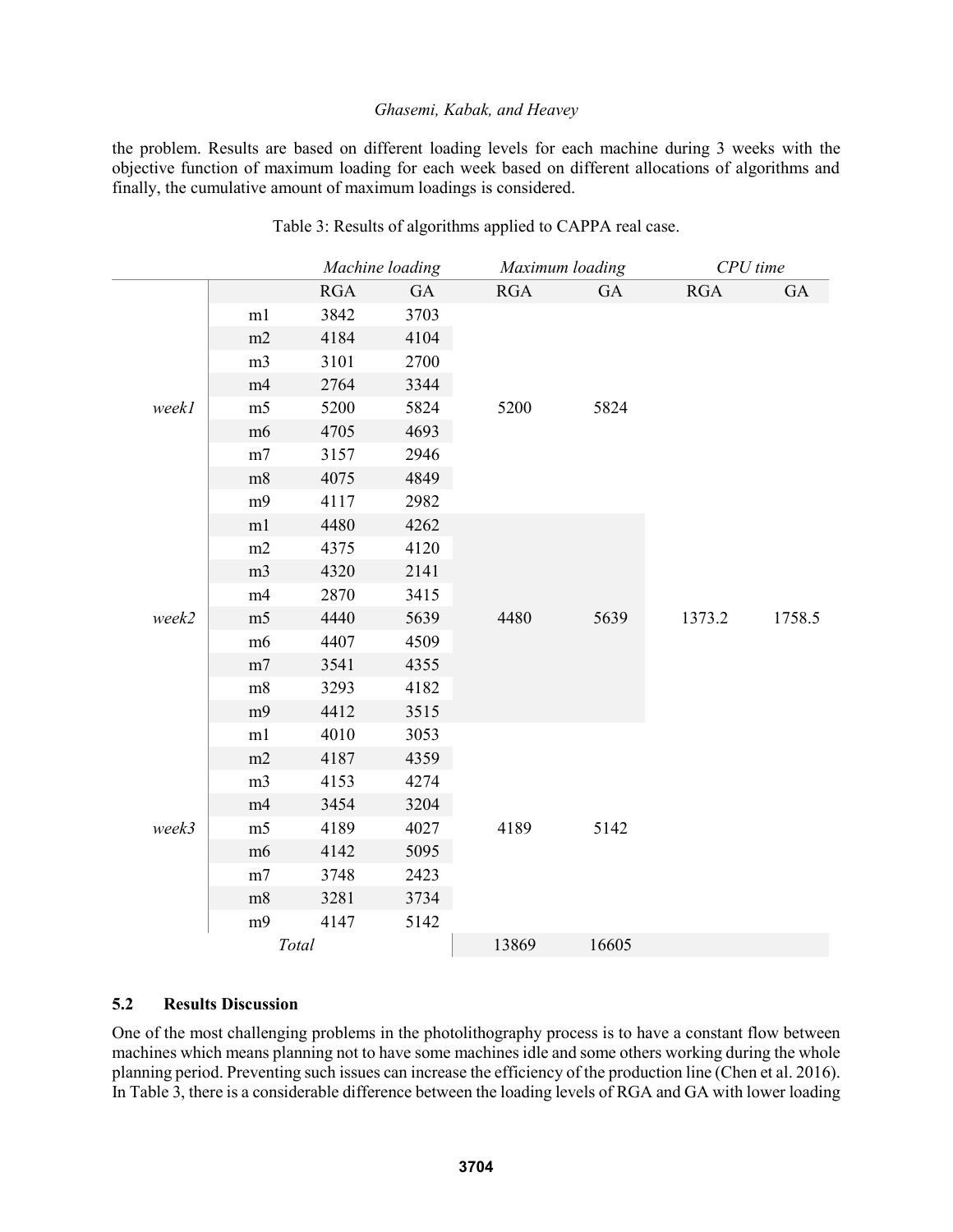levels given by RGA. This has a direct influence on maximum loading during each week as we can see the maximum loading levels for the first week are 5200 and 5824 for RGA and GA, respectively. The other point worth mentioning here is that the CPU time to solve the problem using RGA is considerably less than GA which relates to special features of RGA.

# **5.2.1 Special Features of RGA in Solving CAPPA**

To clarify why RGA can be more efficient in solving CAPPA here we describe some of its special features and compare it with GA:

- The imitation operator in RGA enables it to just search in the feasible area. In other words, the first population for both algorithms is from feasible solutions then the algorithm operators play a key role in remaining in the feasible solution. In the RGA the imitation operator changes allocations for a specific gene of each chromosome in two solutions, where the feasible allocation of layers from one solution is copied into another one, therefore, it guarantees the feasibility for the new solution. However, in the mutation procedure of GA, some infeasible allocations result in penalties which reduces the quality of solutions.
- RGA algorithm saves a set of best and worst obtained solutions in the good chromosomes set and the bad chromosomes set lists, respectively. However, GA loses this information.
- In RGA to perform a mutation operator, we need three chromosomes: an ordinary chromosome, a chromosome from good chromosomes set and another from bad chromosomes set. While in the GA the mutation operator needs a randomly selected chromosome.

## **6 CONCLUSION AND FUTURE RESEARCH**

As the demand for semiconductor products increases, along with the changes in wafer technology, semiconductor manufacturers find it increasingly difficult to schedule their capacity efficiently. This study provides a solution to the issue of loading balance among photolithography machines. To solve this problem we proposed a new genetic algorithm named RGA which combines some psychological approaches into the classical GA. To examine our approach we gathered data from a semiconductor company in Ireland to solve the CAPPA problem. Results show the quality of RGA in finding efficient solutions for CAPPA in comparison with GA provided by Chen et al. (2016).

In this paper, the production planning problem is not considered and each layer of an order previously planned to be produced in specified weeks which can be a new research area to integrate production planning and capacity allocation together. In addition, all variables and parameters are deterministic, however, in real cases, the order volumes are highly stochastic. Considering order due dates and new objective functions like total tardiness would enable CAPPA to be more realistic.

# **ACKNOWLEDGMENTS**

This project named Productive 4.0 has received funding from the Electronic Component Systems for European Leadership Joint Undertaking under grant agreement No 737459. This Joint Undertaking receives support from the European Union's Horizon 2020 research and innovation program and Germany, Austria, France, Czech Republic, Netherlands, Belgium, Spain, Greece, Sweden, Italy, Ireland, Poland, Hungary, Portugal, Denmark, Finland, Luxembourg, Norway, Turkey.

## **REFERENCES**

Akcali, E. and R. Uzsoy. 2000. "A Sequential Solution Methodology for Capacity Allocation and Lot Scheduling Problems for Photolithography". In *Proceedings of the 26th IEEE/CPMT International Electronics Manufacturing Technology Symposium*, 374-381.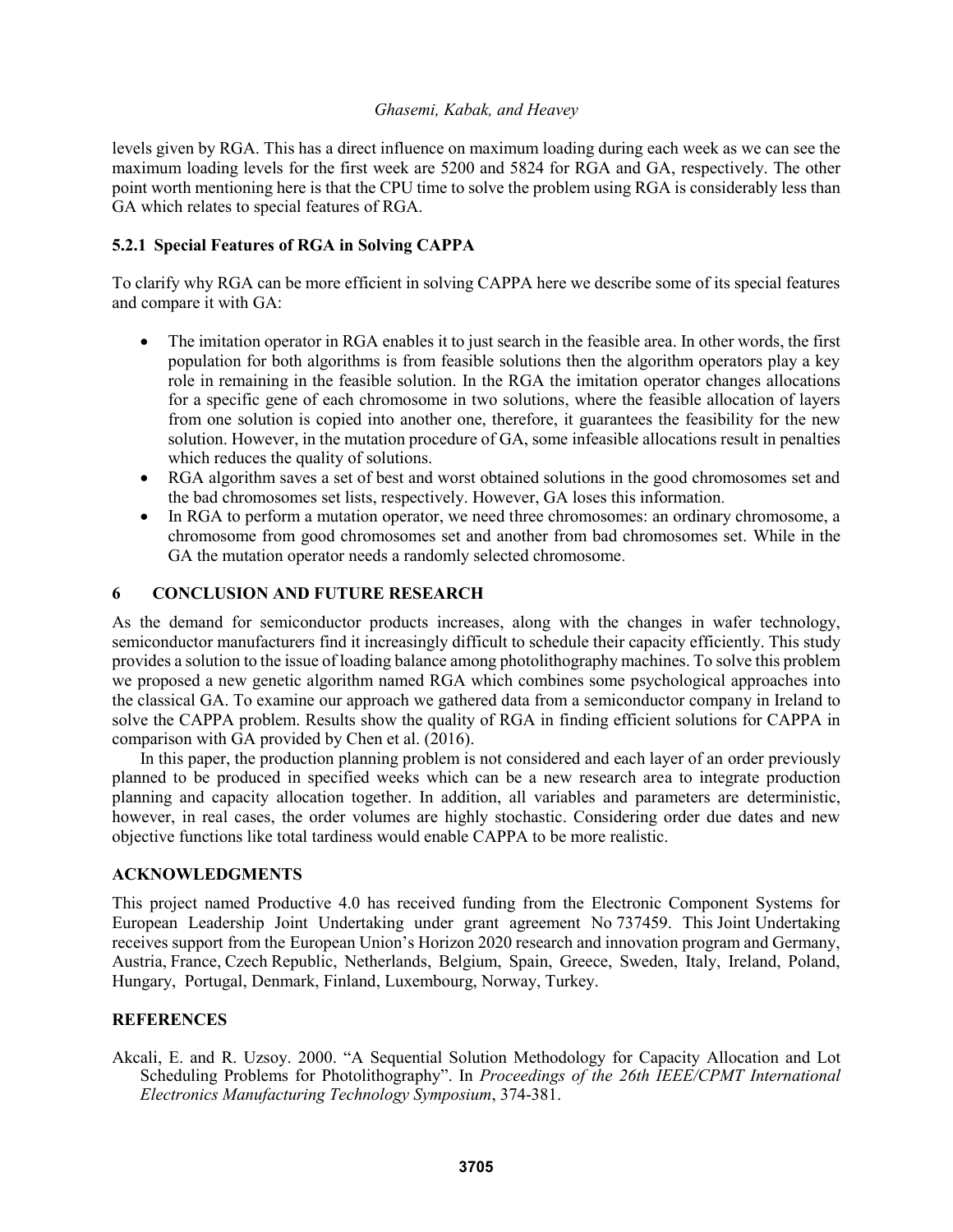- Akçah, E., K. Nemoto, and R. Uzsoy. 2001. "Cycle-time Improvements for Photolithography Process in Semiconductor Manufacturing". *IEEE Transactions on Semiconductor Manufacturing* 14(1):48-56.
- Beheshtinia, M. A. and A. Ghasemi. 2018. "A Multi-objective and Integrated Model for Supply Chain Scheduling Optimization in a Multi-site Manufacturing System". *Engineering Optimization* 50(9): 1415-1433.
- Beheshtinia, M. A., A. Ghasemi, and M. Farokhnia. 2018. "Supply Chain Scheduling and Routing in Multisite Manufacturing System (Case Study: A Drug Manufacturing Company)". *Journal of Modelling in Management* 13(1):27-49.
- Chen, J. C. and C. W. Chen. 2010. "Capacity Planning of Serial and Batch Machines with Capability Constraints for Wafer Fabrication Plants". *International Journal of Production Research* 48(11):3207- 3223.
- Chen, J. C., L. Su, Ch. J. Sun, and M. F. Hsu. 2010. "Infinite Capacity Planning for IC Packaging Plants". *International Journal of Production Research* 48(19): 5729-5748.
- Chen, J.C., Y. Y. Chen, and Y. Liang. 2016. "Application of a Genetic Algorithm in Solving the Capacity Allocation Problem with Machine Dedication in the Photolithography Area". *Journal of Manufacturing Systems* 41(1):165–177.
- Chung, S. H., C. Y. Huang, and A. H. I. Lee. 2006. "Capacity Allocation Model for Photolithography Workstation with the Constraints of Process Window and Machine Dedication". *Production Planning and Control* 17(7): 678-688.
- Chung, S. H., C. Y. Huang, and A. H. I. Lee. 2008. "Heuristic Algorithms to Solve the Capacity Allocation Problem in Photolithography Area (CAPPA)". *OR Spectrum* 30(3): 431-452.
- Diaz, S. L. M., J. W. Fowler, M. E. Pfund, G. T. Mackulak, and M. Hickie. 2005. "Evaluating the Impacts of Reticle Requirements in Semiconductor Wafer Fabrication". *IEEE Transactions on Semiconductor Manufacturing* 18(4):622–632.
- Hung, Y. F. and G. J. Cheng. 2002. "Hybrid Capacity Modeling for Alternative Machine Types in Linear Programming Production Planning". *IIE Transactions* 34(2): 157-165.
- Kabak, K. E., C. Heavey, and V. Corbett. 2008. "Analysis of Multiple Process Flows in an Asic Fab with a Detailed Photolithography Area Model". In *Proceedings of Winter Simulation Conference*, edited by: S. J. Mason et al., 2185-2193. Miami, FL: Informs.
- Kriett, P. O. and M. Grunow. 2017. "Generation of Low-Dimensional Capacity Constraints for Parallel Machines". *IISE Transactions* 49(12): 1189-1205.
- Leachman, R. C. and T. F. Carmon. 1992. "On Capacity Modeling for Production Planning with Alternative Machine Types". *IIE Transactions* 24(4): 62-72.
- Li, M. W., D. F. Han, and W. Wang. 2015. "Vessel Traffic Flow Forecasting by RSVR with Chaotic Cloud Simulated Annealing Genetic Algorithm and KPCA". *Neurocomputing* 157(1): 243-255.
- Merton, R. K. 1957. "The Role-Set: Problems in Sociological Theory". *The British Journal of Sociology 8*(2): 106-120.
- Pham, H., A. Shr, P. P. Chen, and A. Liu. 2008. "Scheduling for Dedicated Machine Constraint Using Integer Programming". In *20th IEEE International Conference on Tools with Artificial Intelligence*, 499-506.
- Qu, H., K. Xing, and T. Alexander. 2013. "An Improved Genetic Algorithm with Co-Evolutionary Strategy for Global Path Planning of Multiple Mobile Robots". *Neurocomputing* 120(1): 509-517.
- Ruiz, E., M. Albareda-Sambola, E. Fernández, M. G. C. Resende. 2015. "A Biased Random-Key Genetic Algorithm for the Capacitated Minimum Spanning Tree Problem". *Computers & Operations Research* 57(1):95–108.
- Toktay, L. B. and R. Uzsoy. 1998. "A Capacity Allocation Problem with Integer Side Constraints". *European Journal of Operational Research* 109(1): 170-182.

#### **AUTHOR BIOGRAPHIES**

**AMIR GHASEMI** is a Ph.D. researcher in the School of Engineering at the University of Limerick. He is an Industrial Engineering graduate of the Semnan University, Iran and holds an MSc and BSc there. He